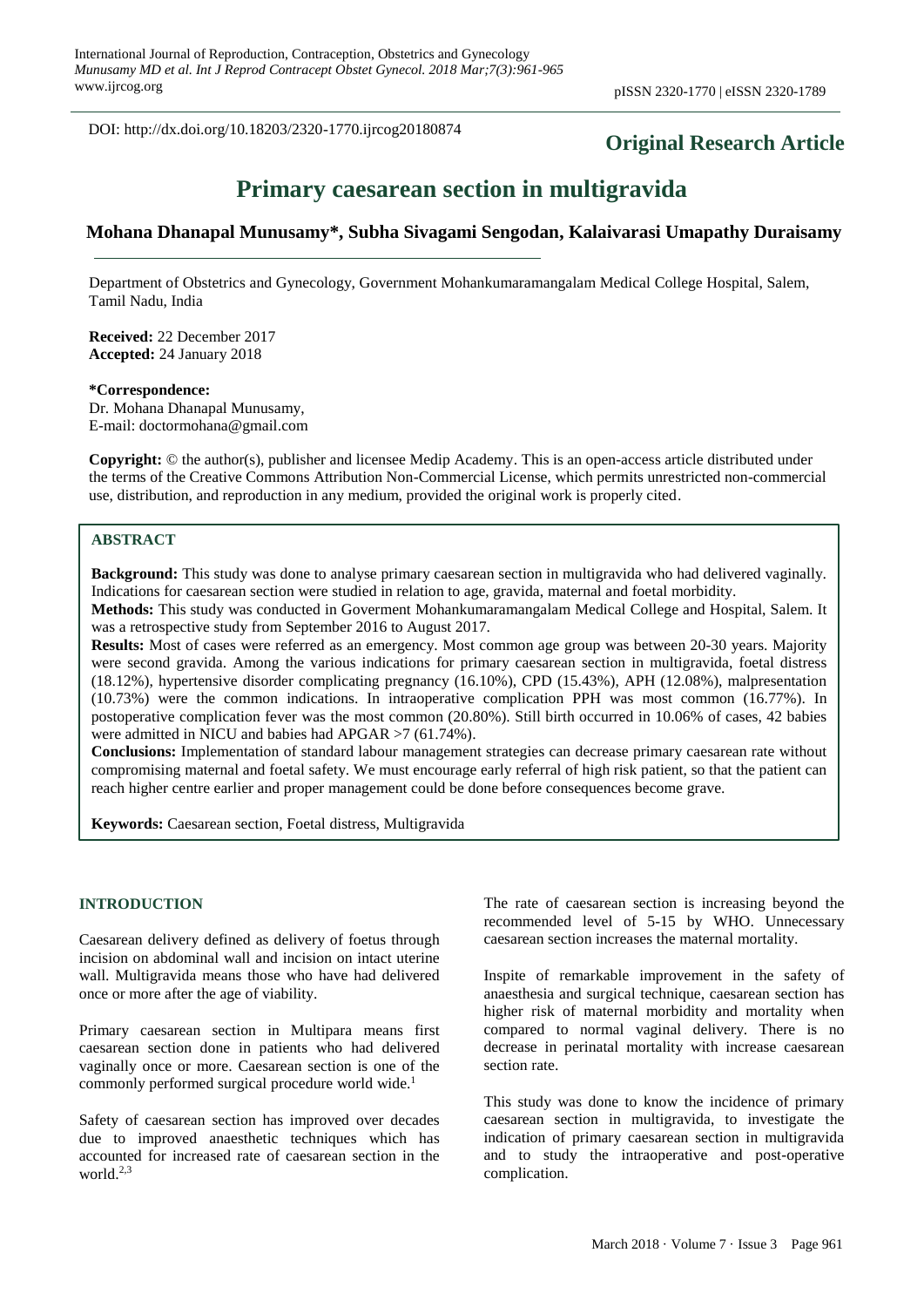#### **METHODS**

It was a retrospective study, carried out at Department of Obstetrics and Gynecology, Government Mohankumaramangalam Medical College and Hospital, Salem, India from September 2016 to August 2017 on 149 cases. All cases of primary caesarean section with previous vaginal delivery, after satisfying the inclusion and exclusion criteria from Department of obstetrics and gynecology, was taken up for study.

#### *Inclusion criteria*

- Multigravida >28weeks (gravid two and above), Each of whom have had a previous vaginal delivery of live baby,
- Multiple pregnancy,
- Pregnancy with medical disorders.

#### *Exclusion criteria*

- Bad obstetric history
- Multigravida with previous caesarean section.

This is a retrospective study of 149 cases of primary caesarean section in multigravida admitted in Government Mohankumaramangalam Medical College and Hospital, Salem, India from September 2016 to August 2017. The obstetric theatre and labour ward records were reviewed to identify the patients who underwent caesarean section during the study period. From the case sheets the details regarding age of patient, gravida, gestational age, indications for caesarean section, intra operative and post-operative complications, sick new born admission, APGAR were noted.

#### *Statistical analysis*

All the information was gathered and the results were entered in case record form and keyed into SPSS computer software version 13.0 for windows and were analysed using statistical methods.

#### **RESULTS**

Total number of deliveries for the year September 2016 to August 2017 were 8,678. Number of LSCS were 4,472.

#### **Table 1: Age distribution.**

| Age       | <b>Percentage</b> |
|-----------|-------------------|
| $21-25$   | 60.2              |
| $26 - 30$ | 13.0              |
| $31 - 35$ | 4.6               |
| >35       | 03                |

About 149 cases of primary caesarean section done in multipara during the period of one year were analysed and the results were as follows. Table 1 shows age

distribution, majority were in the age group of 20-30yr (73.2%), followed by 4.6% in the age group of 31-35yrs and we had 0.3% of patients in above 35 age group.

About 96.3% patients were booked either in our hospital or in primary health centre or private hospital. 91.7% of patients were referral cases and 8.3% were booked in our hospital. Regarding gestational age, majority were in the GA of 36-40 weeks (59.06%), 12.08% were in the 28-32 weeks GA, 32-36 weeks (17.44%), more than 40 weeks GA (11.40%).

#### **Table 2: Gravida distribution.**

| <b>GRAVIDA</b>       | <b>Percentage</b> |
|----------------------|-------------------|
| G2                   | 63.75             |
| $\overline{G3}$      | 20.13             |
| G <sub>4</sub>       | 10.73             |
| $\overline{\geq}$ G5 | 5.3               |

Table 2 shows gravida distribution, most of them were  $2<sup>nd</sup>$  gravida (63.75%) and  $3<sup>rd</sup>$  gravida (20.13%).  $4<sup>th</sup>$ gravida contributed to 10.73% of patients and 5.3% were 5<sup>th</sup> gravida and above.

#### **Table 3: Medical disorder.**

| Co-morbidity                | Percentage |
|-----------------------------|------------|
| Mild preeclampsia           | 1.34       |
| Severe pre-eclampsia        | 9.39       |
| AP eclampsia                | 4.69       |
| Chronic hypertension        | 1.34       |
| Anaemia                     | 44.83      |
| <b>Gestational diabetes</b> | 2.68       |
| <b>Bronchial</b> asthma     | 6.04       |
| Epilepsy                    | 1.34       |

Table 3 shows co-morbid condition where anemia was the commonest around 44.83% and the same was treated by blood transfusion and Inj. Ironsucrose, followed by severe pre-eclampsia 9.39%, AP eclampsia 4.69%, gestational diabetes 2.68%, whereas mild pre-eclampsia, chronic hypertension and epilepsy showed similar incidence of 1.34%.

#### **Table 4: Indications.**

| <b>Indication</b>                            | $\frac{0}{\alpha}$ |
|----------------------------------------------|--------------------|
| <b>Foetal distress</b>                       | 18.12              |
| Hypertensive disorder complicating pregnancy | 16.10              |
| <b>CPD</b>                                   | 15.43              |
| <b>APH</b>                                   | 12.08              |
| Malpresentation                              | 10.73              |
| Non progression of labour                    | 10.06              |
| <b>Failed induction</b>                      | 8.05               |
| Multiple pregnancy                           | 4.02               |
| <b>GDM</b>                                   | 2.68               |
| Cord prolapsed                               | 1.34               |
| Gynaec disorder complicating pregnancy       | 1.34               |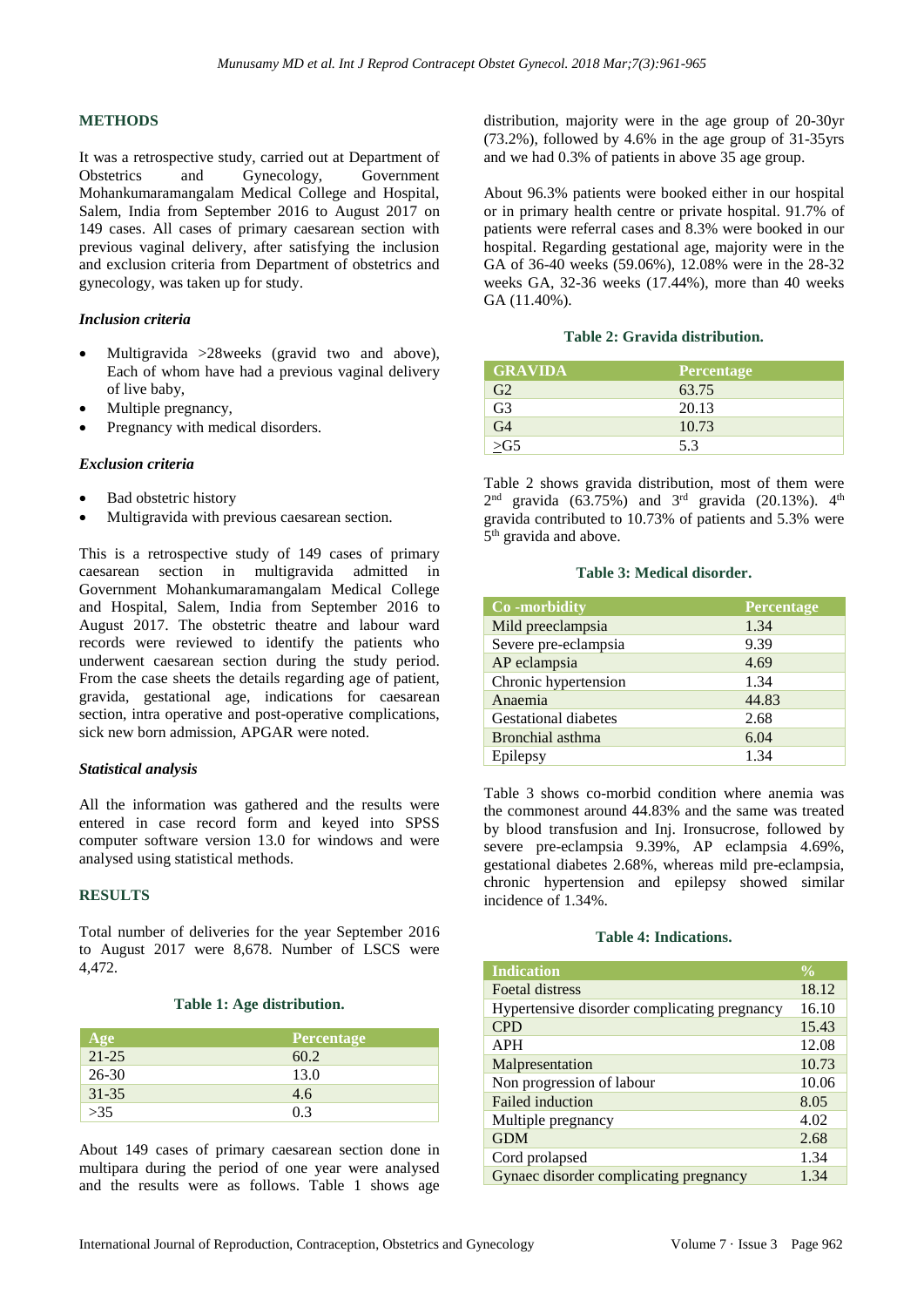Regarding indications foetal distress and hypertensive disorder complicating pregnancy were most common about 18.12% and 16.10 % respectively.

In hypertensive disorder complicating pregnancy, antepartum eclampsia accounted for 6.04% of cases. CPD, APH and malpresentation were 16.10%, 12.08%, 10.73% respectively.

Non-progression of labour was the indication in 15 patients (10.06%), failed induction was the indication in 12 patients (8.05%) mainly in post-dated and oligohydramnios.

Multiple pregnancy with the first twin in non-vertex presentation was contributing in 4.02% of patients.

In malpresentation breech presentation was more common in 10 patients mainly flexed breech, whereas 6 cases were transverse lie.

In gynaec disorder complicating pregnancy we had one multiple fibroid complicating pregnancy and UV prolapse complicating pregnancy, and cord prolapse occurred in two patients.

#### **Table 5: Intra operative complications.**

| <b>Complication</b>        | <b>Percentage</b> |
|----------------------------|-------------------|
| <b>PPH</b>                 | 16.77             |
| Extension of uterine wound | 7.38              |
| Bladder injury             | 0.67              |
| Caesarean hystrectomy      | 2.01              |

In intra operative complication PPH (16.77%) was more common. The extension of uterine wound occurred in 7.3% of cases mainly in obstructed labour cases. 3 cases proceeded to caesarean hysterectomy, in this two cases done for atonic PPH which was uncontrolled by medical management and uterine artery ligation. One caesarean hysterectomy was done for placenta accreta, for the same bladder injury occurred.

#### **Table 6: Post operative complication.**

| <b>Post op complications</b> | <b>Percentage</b> |
|------------------------------|-------------------|
| Fever                        | 20.80             |
| <b>UTI</b>                   | 8.05              |
| Wound infections             | 18.79             |
| Paralytic ileus              | 7.38              |
| Respiratory tract infection  | 4.02              |
| Wound resuturing             | 9.39              |
| <b>Secondary PPH</b>         | 2.01              |

Post operative complications occurred in 70.44% of patients where as 29.56% of patients did not have any complications. Among post operative complications the fever was most common complication (20.80%) followed by wound infection (18.79%), wound resuturing done in 9.39% of patients. UTI occurred in 8.05% of cases and paralytic ileus in 7.38% of cases, respiratory tract infection and secondary PPH occurred in 4.02% and 2.01% respectively.

#### **Table 7: Perinatal outcome.**

|      |       | Cases Still birth NICU admission APGAR>7 |       |
|------|-------|------------------------------------------|-------|
| 149  | 15    |                                          | 92    |
| $\%$ | 10.06 | 28.18                                    | 61.74 |

In present study, still birth happened in 10.06% of cases, 42 cases admitted in NICU and 61.74% of cases had  $APGAR > 7.$ 

#### **DISCUSSION**

About 149 cases of primary caesarean section done in multipara during the period of one year were analysed and the results were as follows.

#### **Table 8: Perinatal outcome.**

| Deliveries for the one<br>year            | No. of<br>cases | <b>Percentage</b> |
|-------------------------------------------|-----------------|-------------------|
| The                                       | 8678            |                   |
| <b>LSCS</b>                               | 4472            | 51.53             |
| Primary caesarean<br>section in multipara | 149             | 3.33              |

Our hospital is tertiary care hospital and receive a good number of high risk emergency cases with inadequate or no antenatal care, so we have increased caesarean section rate.

In this study primary section rate in multipara was 3.33% where as in study by Agrawal M et al the rate was 9.65%, and in study by Klein MD the rate was 0.51%.<sup>4</sup>

Analysis of age group shows that 73.2% of patients belong to the age group of 20-30 years, which is similar to a study by Karim et al, who showed 77% of cases in the same age group. In present study majority were emergency LSCS.

#### **Table 9: Type of LSCS.**

| <b>Type of LSCS</b>   | <b>Percentage</b> |
|-----------------------|-------------------|
| <b>Emergency LSCS</b> | 93.96             |
| Elective LSCS         | 604               |

In current study foetal distress was the commonest indication for primary caesarean section accounted for 18.12% of cases which is comparable to the study by Jyothi Rao, who reported foetal distress of 17.4%, in a study by Samal R et al, also reported foetal distress was the commonest indication in their study.<sup>6,7</sup> This high rate is also due to the increased detection of FHR abnormality alone as a measure of foetal distress.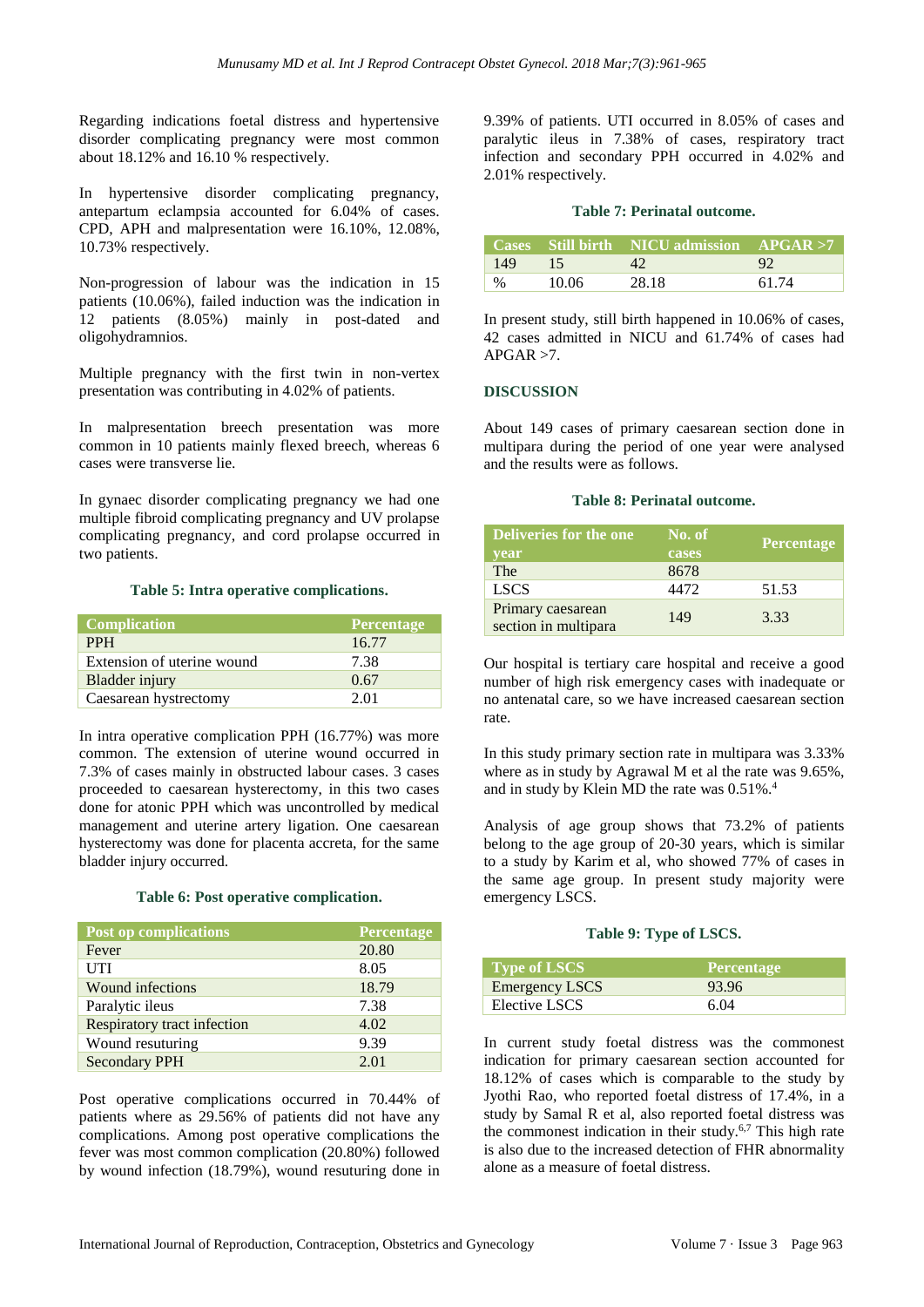Hypertensive disorder complicating pregnancy was the second leading cause of caesarean section in multipara, which contributed to 16.10% of primary caesarean section. Antepartum eclampsia contributed to the 6.04% of caesarean section, whereas study by Birla S et al reported that AP eclampsia was responsible for 0.73% of cases in their study.<sup>8</sup>

CPD accounted for 15.43% of cases which is similar to study by Sharmila who reported 15.8%.<sup>9</sup> In present study 7 cases of CPD where presented with obstructed labour and increased in maternal morbidity.

Multipara may still have CPD, since the foetus tent to increase in size. Antepartum haemorrhage was 12.08% in present study which is similar to study by Hemabindu who reported 11.2%.<sup>10</sup> Malpresentation accounted for 10.73% of cases where as a study by Desai E reported 17.4% of cases of malpresentation.<sup>1</sup>

In present study non progression of labour accounted for 10.06% which is similar to study by Sonia Arogya Prakash, who reported 11.36%.<sup>12</sup> 8.05% of primary caesarean section were done for failed induction.

Twin pregnancy  $(1<sup>st</sup>$  twin non-vertex) was the indication in 4.02% of cases. GDM accounted for 2.68% of cases mainly for the patients with large baby and high doses of Insulin. Gyneac disorder complicating pregnancy (one fibroid and one prolapse) and cord prolapse with live foetus accounted for 1.34% and 1.34% respectively. Still birth happened in 10.06% of cases which is similar to study by Saluja JK who reported 12% of still birth.<sup>13</sup>

Intra operative complications happened in 26.81% of cases, out of which atonic PPH, stands out as most frequent complication (16.77%), and study by Sams S reported atonic PPH was the commonest complication in her study.<sup>14</sup>

Extension of uterine wound 7.3% of cases mainly in obstructed labour, who were reported very late. Bladder injury occurred in one case of placenta accreta during caesarean hysterectomy. The Table 10 shows incidence of post operative complications in present study which is compared with study by Suresh A. 15

#### **Table 10: Comparison of post-operative complications.**

| <b>Post operative</b><br>complications | <b>Present</b><br>study | <b>Reference study</b><br>by Suresh A |
|----------------------------------------|-------------------------|---------------------------------------|
| Fever                                  | 20.80%                  | 6%                                    |
| <b>UTI</b>                             | 8.05%                   | 14%                                   |
| Wound infections                       | 18.79%                  | 14%                                   |
| Paralytic ileus                        | 7.38%                   | 4%                                    |
| <b>Respiratory tract</b><br>infections | 4.02%                   | 2%                                    |
| Wound resuturing                       | 9.39%                   | 6%                                    |
| <b>Secondary PPH</b>                   | 2.01%                   | 4%                                    |

#### **CONCLUSION**

Implementation of standard labour management strategies can decrease primary caesarean section rate without compromising maternal and foetal safety.

Increased in caesarean section is due to referral nature of hospital, unbooked patients. There are many cases where caesarean section becomes mandatory. They are contributing to increased total caesarean rate. Patient should be planned very judiciously after critical evaluation of circumstances. Good antenatal, intrapartum care, early referral will decrease the maternal and foetal morbidity.

We must encourage early referral of high risk patient, so that the patient can reach higher centre earlier and proper management could be done before consequences become grave.

*Funding: No funding sources Conflict of interest: None declared Ethical approval: The study was approved by the Institutional Ethics Committee*

## **REFERENCES**

- 1. Awoyinka BS, Ayinde OA, Omigbodun AO. Acceptability of caesarean delivery to antenatal patients in a tertiary health facility in south-west Nigeria. J Obstet Gynecol. 2006 Jan 1;26(3):208-10.
- 2. Adeoye SI, Kalu CA. Pregnant Nigerian women's view of caesarean section. Nigerian J Clin Pract. 2011;43:276-9.
- 3. Penna L, Arulkumaran S. Cesarean section for non‐ medical reasons. Int J Gynecol Obstet. 2003 Sep 1;82(3):399-409.
- 4. Agrawal M, Waydande S, Jadhav V, Bhave S. Frequency and indications of primary caesarean section inmultipara in tertiary care hospital. Int J Recent Trends Sci Tech. 2016;18(3):430-2.
- 5. Klein MD, Robbins R, Gabaeff L. Primary caesarean section in multipara. Am J Obstet Gynecol. 1963;87(2):242-52.
- 6. Rao J, Rampure N. Study of primary Caesarean section in multiparous women. JEMDS. 2013;2(24):4414-8.
- 7. Samal R, Palai P, Ghose S. Clinical study of Caeserean section in Multiparous women in a tertiary care hospital. IJRCOG. 2016;5(5):1506-9.
- 8. Birla S, Gupta M, Birla P, Sharma J. Comparison of incidence, indication and complication of primary Caeserean section in Primigravida and Multigravida. Int J Med Sci Edu. 2016;3(3):311-7.
- 9. Sharmila G, Nishitha C. Study of primary caesarean section in multi gravida. Asian Pac J Health Sci. 2016;3(4):89-94.
- 10. Himabindu P, Sundari MT, Sireesha KV, Sairam MV. Primary caesarean section in multipara. JDMS. 2015;14(5):22-5.